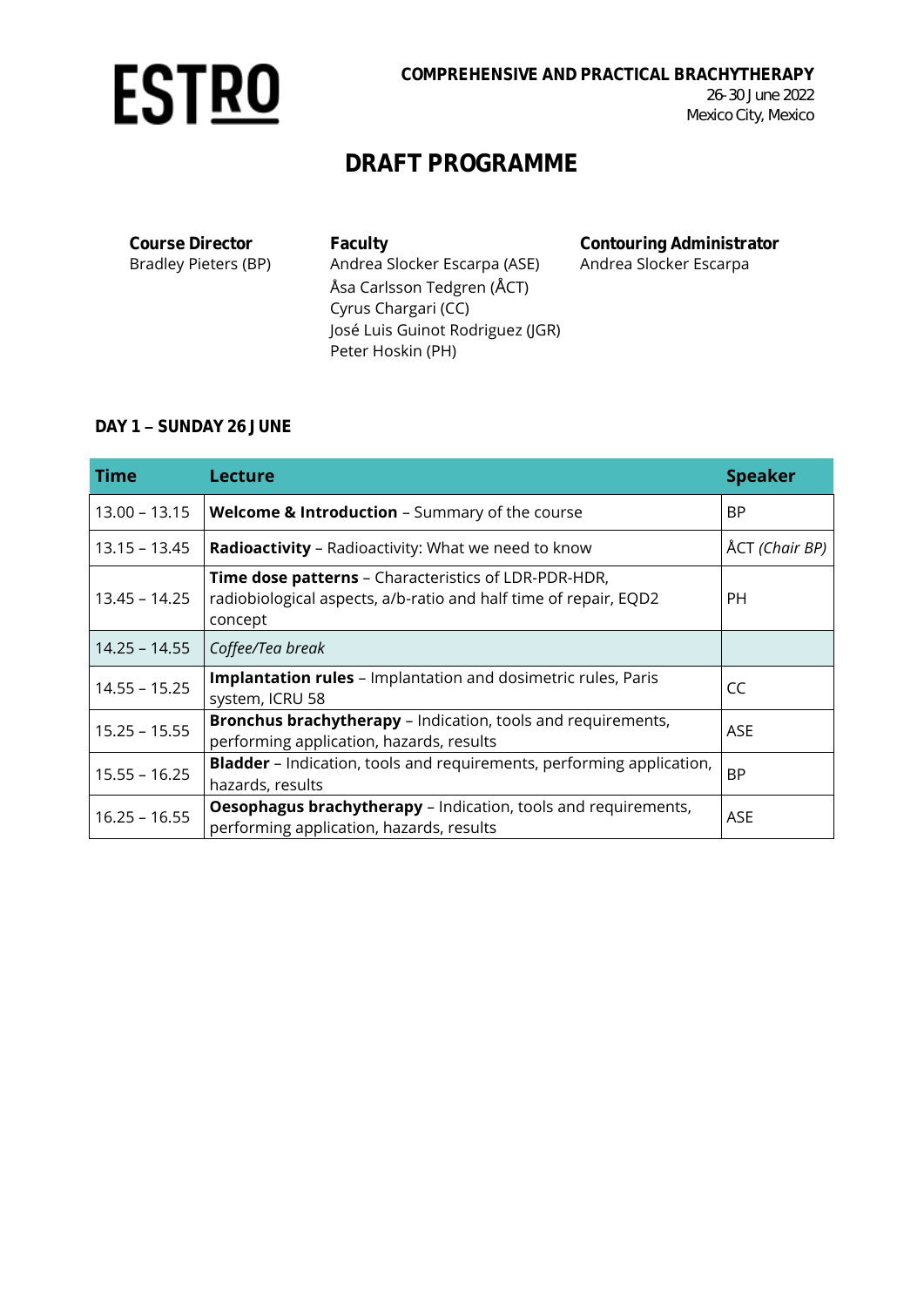

#### **DAY 2 MONDAY 27 JUNE**

| <b>Time</b>     | <b>Lecture</b>                                                                                                                                                                                                       | <b>Speaker</b> |
|-----------------|----------------------------------------------------------------------------------------------------------------------------------------------------------------------------------------------------------------------|----------------|
| $08.30 - 08.45$ | Demonstration of prostate contouring homework - Discussions of<br>participants variances                                                                                                                             | ASE (Chair CC) |
| $08.45 - 09.15$ | Isotope characteristics - Different isotopes, Specific activity, HVL,<br>energy, half life                                                                                                                           | DB             |
| $09.15 - 09.55$ | Prostate permanent implantations - GEC-ESTRO<br>recommendations, indication, tools and requirements, performing<br>application, hazards, results                                                                     | <b>BP</b>      |
| $09.55 - 10.25$ | Prostate temporary implantations - GEC-ESTRO recommendations,<br>indication, tools and requirements, performing application, hazards,<br>results                                                                     | PH             |
| $10.25 - 10.55$ | Coffee/Tea break                                                                                                                                                                                                     |                |
| $10.55 - 11.25$ | Prostate treatment planning - Automated treatment plan/ Building<br>up a plan, peripheral positioning of sources, avoiding high urethra<br>and rectum dose, source separation, stranded sources vs. loose<br>sources | <b>BP</b>      |
| $11.25 - 12.05$ | <b>Dose calculation 1</b> - Basics of dose calculation, dose gradients, TG 43<br>and limitations - Part 1                                                                                                            | ÅCT            |
| $12.05 - 12.35$ | <b>Uveal melanoma</b> - Eye plaque therapy, Indication, tools and<br>requirements, hazards, results                                                                                                                  | <b>ASE</b>     |
| $12.35 - 13.35$ | Lunch break                                                                                                                                                                                                          |                |
| $13.35 - 13.55$ | Keloids - Indication, tools and requirements, performing application,<br>hazards, results                                                                                                                            | ASE (Chair PH) |
| $13.55 - 14.00$ | <b>Keloid Video</b>                                                                                                                                                                                                  | JGR            |
| $14.00 - 14.30$ | Anal canal - Indication, tools and requirements, performing<br>application, hazards, results                                                                                                                         | <b>BP</b>      |
| $14.30 - 14.40$ | <b>Company presentation</b> - Demonstration of company activities<br>(7 minutes)                                                                                                                                     | Industry       |
| $14.40 - 15.40$ | Practical session - Demonstration of prostate and breast applicators<br>and material for prostate and breast implantations                                                                                           | Faculty        |
| $15.40 - 16.10$ | Coffee/Tea break                                                                                                                                                                                                     |                |
| $16.10 - 17.10$ | Practical session - Prostate HDR Treatment Planning on TPS (Make a<br>treatment plan with planning aims)                                                                                                             | Faculty        |
| $17.10 - 17.30$ | Recontouring prostate ex.                                                                                                                                                                                            |                |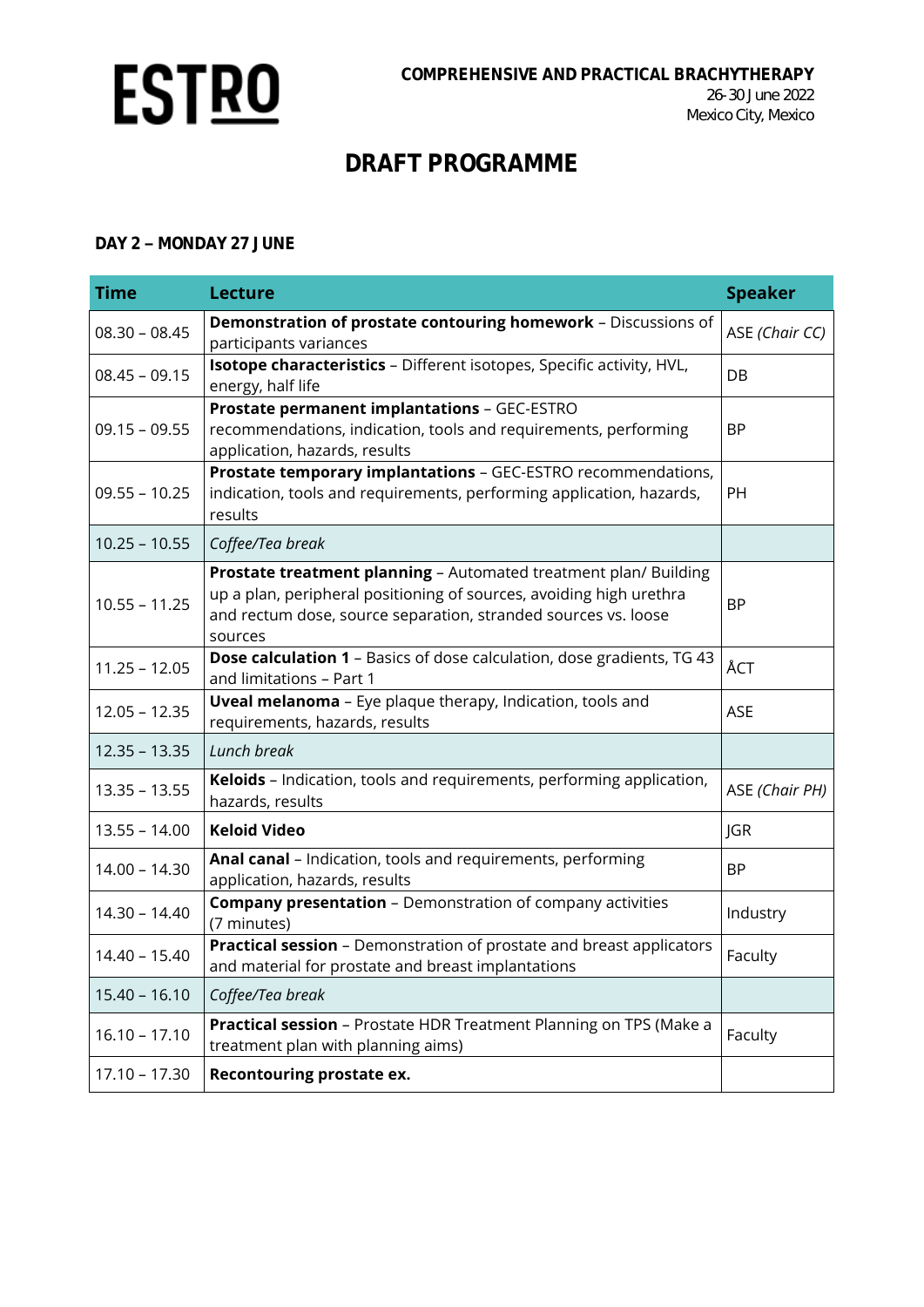

#### **DAY 3 TUESDAY 28 JUNE**

| <b>Time</b>     | <b>Lecture</b>                                                                                                                                                    | <b>Speaker</b>  |
|-----------------|-------------------------------------------------------------------------------------------------------------------------------------------------------------------|-----------------|
| $08.30 - 09.00$ | Demonstration of prostate recontouring example -<br>Demonstration of participants variances after recontouring                                                    | BP (Chair ASE)  |
| $09.00 - 09.30$ | Dose calculation 2 - Basics of dose calculation, dose gradients, TG<br>43 and limitations - Part 2                                                                | ÅCT             |
| $09.30 - 10.00$ | Breast brachytherapy I - Indication, tools and requirements,<br>performing application (open wound, closed wound, after<br>oncoplastic surgery), hazards, results | JGR             |
| $10.00 - 10.30$ | Dose optimisation - Manual / Geometric / Volume / Graphical /<br>Inverse (penalties, weight function, dwell time gradient)                                        | ÅCT             |
| $10.30 - 11.00$ | Coffee/Tea break                                                                                                                                                  |                 |
| $11.00 - 11.30$ | APBI - GEC-ESTRO recommendations, indication, techniques<br>(multicatheter, Mamosite, SAVI), results                                                              | <b>JGR</b>      |
| $11.30 - 12.00$ | <b>Endometrial</b> - Postoperative: Indication, tools and requirements,<br>performing application, hazards, result                                                | PH              |
| $12.00 - 12.40$ | Skin cancer - Indication, tools and requirements, performing<br>application, hazards, results                                                                     | JGR             |
| $12.40 - 12.45$ | <b>Nasal mold Video</b>                                                                                                                                           | <b>JGR</b>      |
| $12.45 - 13.45$ | Lunch break                                                                                                                                                       |                 |
| $13.45 - 13.55$ | <b>Breast Video</b>                                                                                                                                               | JGR (Chair ÅCT) |
| $13.55 - 14.05$ | <b>Bladder Video</b>                                                                                                                                              | <b>BP</b>       |
| $14.05 - 14.25$ | Endometrial - Definitive treatment: Indication, tools and<br>requirements, performing application, hazards, results                                               | PH              |
| $14.25 - 14.35$ | <b>Company presentation - Demonstration of company activities</b><br>(7 minutes)                                                                                  | Industry        |
| $14.35 - 15.35$ | Practical session - Demonstration of applicators: Oesophagus,<br>Bronchus, Skin                                                                                   | Faculty         |
|                 | Physics session - Practical issues on Dose Calculation                                                                                                            | ÅCT             |
| $15.35 - 16.05$ | Coffee/Tea break                                                                                                                                                  |                 |
| $16.05 - 17.05$ | Practical session - Applicator localisation on TPS (needle<br>localization, activation of dwell times, optimisation)                                              | Faculty         |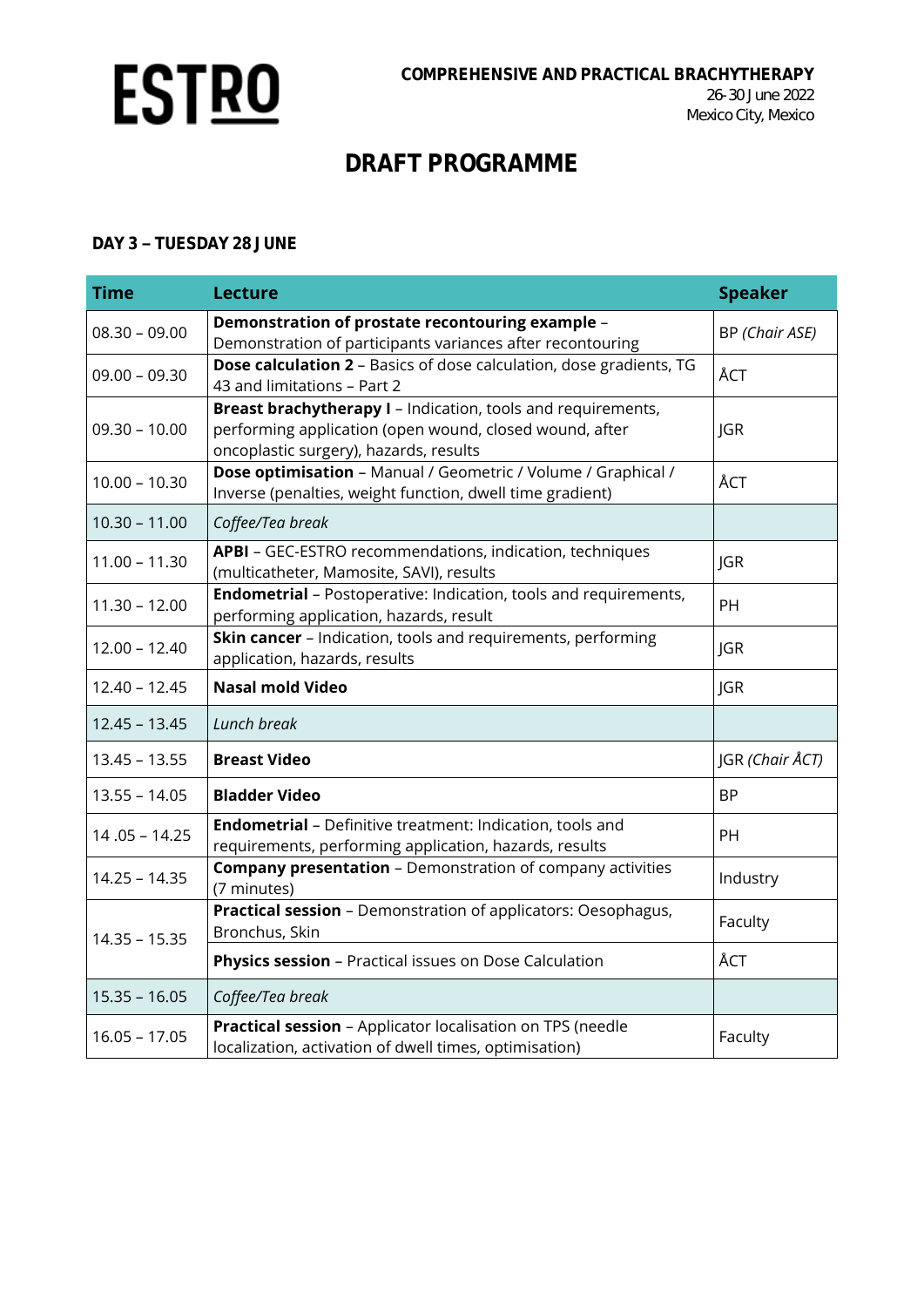

### **DAY 4 – WEDNESDAY 29 JUNE**

| <b>Time</b>     | <b>Lecture</b>                                                                                                                                                                                                                                                                                | <b>Speaker</b>  |
|-----------------|-----------------------------------------------------------------------------------------------------------------------------------------------------------------------------------------------------------------------------------------------------------------------------------------------|-----------------|
| $08.30 - 08.45$ | Demonstration of cervix contouring homework - Demonstration<br>of participants variances after recontouring                                                                                                                                                                                   | ASE (Chair ÅCT) |
| $08.45 - 09.15$ | Cervix - Indication, tools and requirements, techniques, performing<br>application                                                                                                                                                                                                            | CC              |
| $09.15 - 09.45$ | <b>Cervix</b> - Hazards, results, complications                                                                                                                                                                                                                                               | PH              |
| $09.45 - 10.15$ | GEC-ESTRO recommendations and ICRU reporting - Concept of<br>CTV <sub>IR</sub> and CTV <sub>HR</sub> , ICRU 89 report                                                                                                                                                                         | CC              |
| $10.15 - 10.45$ | Coffee/Tea break                                                                                                                                                                                                                                                                              |                 |
| $10.45 - 11.25$ | Imaging - Use of US, CT, and MR Imaging, slice thickness, MR<br>sequences, MR distortions, dose evaluation                                                                                                                                                                                    | <b>BP</b>       |
| $11.25 - 11.55$ | DVH - How to use DVH, differential DVH, cumulative DVH, D <sub>98</sub> , D <sub>90</sub> ,<br>$V_{100}$ , D2 $cm3$                                                                                                                                                                           | <b>JGR</b>      |
| $11.55 - 12.25$ | Cervix treatment planning - Applicator localisation on CT and MR,<br>Applicator library, Optimisation                                                                                                                                                                                         | <b>BP</b>       |
| $12.25 - 13.25$ | Lunch break                                                                                                                                                                                                                                                                                   |                 |
| $13.25 - 13.55$ | Interstitial gynaecological implantations - Vagina cancer,<br>recurrence endometrial cancer or cervical cancer, indication, tools<br>and requirements, performing application, hazards, results                                                                                               | CC (Chair JGR)  |
| $13.55 - 14.25$ | <b>Uncertainties</b> - All kind of uncertainties, applicator reconstruction<br>errors, contouring uncertainties, source positioning errors, OAR<br>movements, systematic errors, random errors, interfraction<br>uncertainties, interapplication uncertainties, magnitude of<br>uncertainties | ÅCT             |
| $14.25 - 14.35$ | <b>Company presentation</b> - Demonstration of company activities<br>(7 minutes)                                                                                                                                                                                                              | Industry        |
| $14.35 - 15.35$ | Practical session - Demonstration of gynaecological applicators<br>and material for gynaecological implantations                                                                                                                                                                              | Faculty         |
| $15.35 - 16.05$ | Coffee/Tea break                                                                                                                                                                                                                                                                              |                 |
| $16.05 - 17.05$ | Practical session - Cervix implantation Treatment Planning on TPS<br>(Make a treatment plan with planning aims)                                                                                                                                                                               | Faculty         |
| $17.05 - 17.20$ | Recontouring cervix ex.                                                                                                                                                                                                                                                                       |                 |